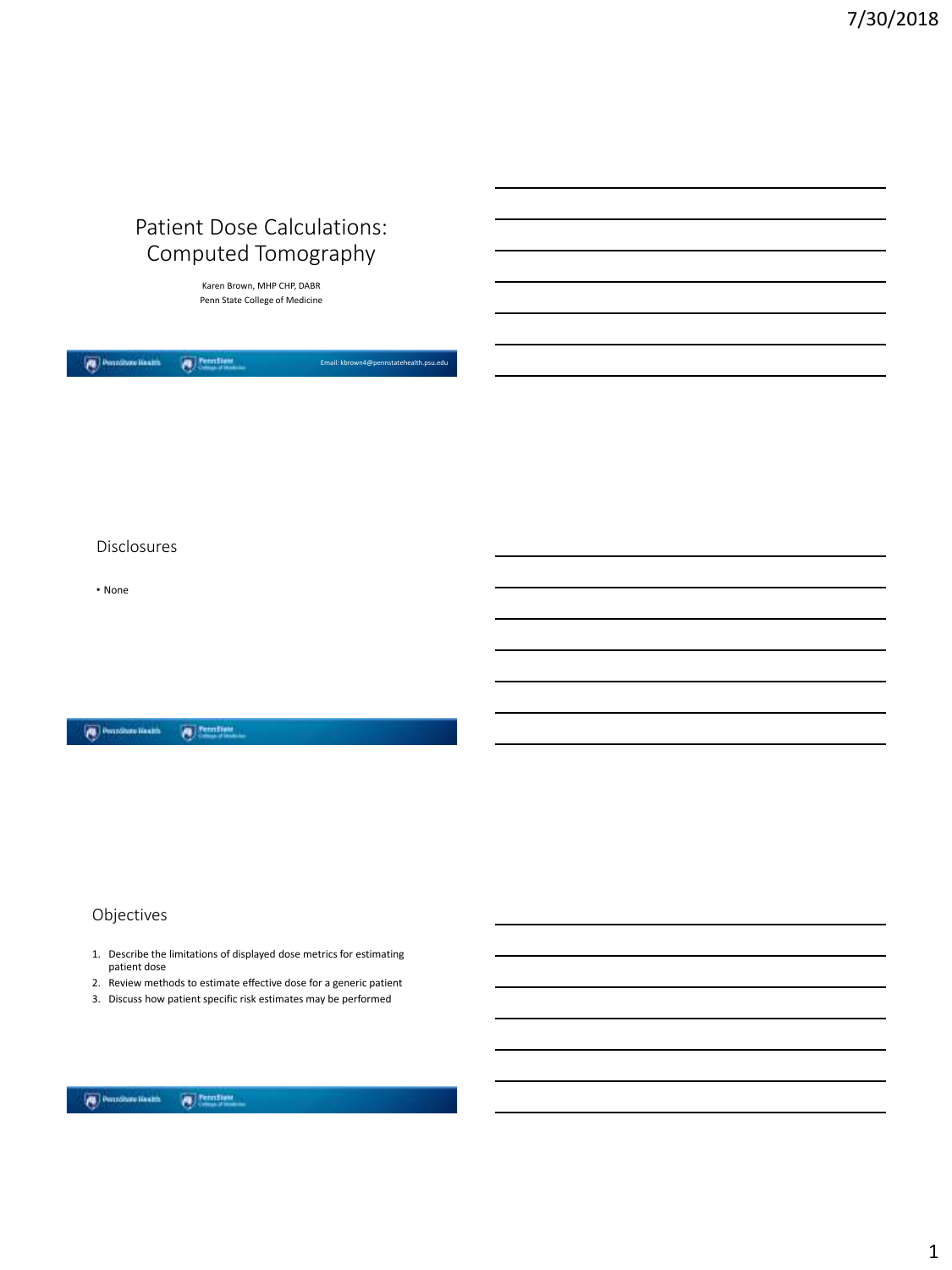# The patient:

• 58 yo female

- Weight 85 kg
- History of adrenal mass



## Protocol:

|                                                                                                                                                                                                                                | <b>STATISTICS</b>                                                             | <b>ADRENAL</b>                                                              |                                                   |    |
|--------------------------------------------------------------------------------------------------------------------------------------------------------------------------------------------------------------------------------|-------------------------------------------------------------------------------|-----------------------------------------------------------------------------|---------------------------------------------------|----|
| <b>Support</b>                                                                                                                                                                                                                 | paintings in the<br><b>Retire to box</b><br><b>REFORM SOURCES AND</b>         | <b>The State</b>                                                            | which is a state of the committee of the com-     |    |
| indrocker<br>PSORANLIN<br>ವಾ<br><b>Bab</b><br><b>Felgrent</b>                                                                                                                                                                  |                                                                               | 4131114<br>IL ROSALL NE<br>Arranoga -<br><b>Coult Miles</b><br>10 MINNER OF |                                                   |    |
| <b>Homewing dema bees</b><br><b>British Printers</b><br>۰<br><b>Auto states time!</b><br>Auto By untiling<br><b>ts</b><br>this fact man."<br>in fortunity<br>projekt (Offisierte)<br>Hallmark Poultkam<br>the first product of | waren unt:<br>$-0.0$<br>$\sim$<br>$-0.01$                                     | $-$ ed mi-feed.<br>$-100$<br>m<br>拡<br>Suite                                | <b>BLIST IV LEART</b><br>$-1 - 1$<br>12<br>ë<br>Ä | -- |
| Acquisition Direction                                                                                                                                                                                                          | at injuri to                                                                  |                                                                             |                                                   |    |
| $\frac{1}{2}$                                                                                                                                                                                                                  | Hempels day Book is start folded include<br>indebroger of surrelianceme pert. | at machatha list<br>to produce policies?<br>Herita is analyze policies      | 2010/01/10                                        | ÷  |

| the control of the control of the control of the control of the control of the control of the control of the control of the control of the control of the control of the control of the control of the control of the control |  |  |
|-------------------------------------------------------------------------------------------------------------------------------------------------------------------------------------------------------------------------------|--|--|
|                                                                                                                                                                                                                               |  |  |
|                                                                                                                                                                                                                               |  |  |
|                                                                                                                                                                                                                               |  |  |
|                                                                                                                                                                                                                               |  |  |

## What dose information do we have?

• Dose metrics displayed on the CT scanner:

- 
- CTDI<sub>VOL</sub> & DLP<br>• Projected value displayed prior to scan<br>• Average value displayed post scan<br>• Based on:
- 
- Technique parameters Planned scan range Phantom size
- 



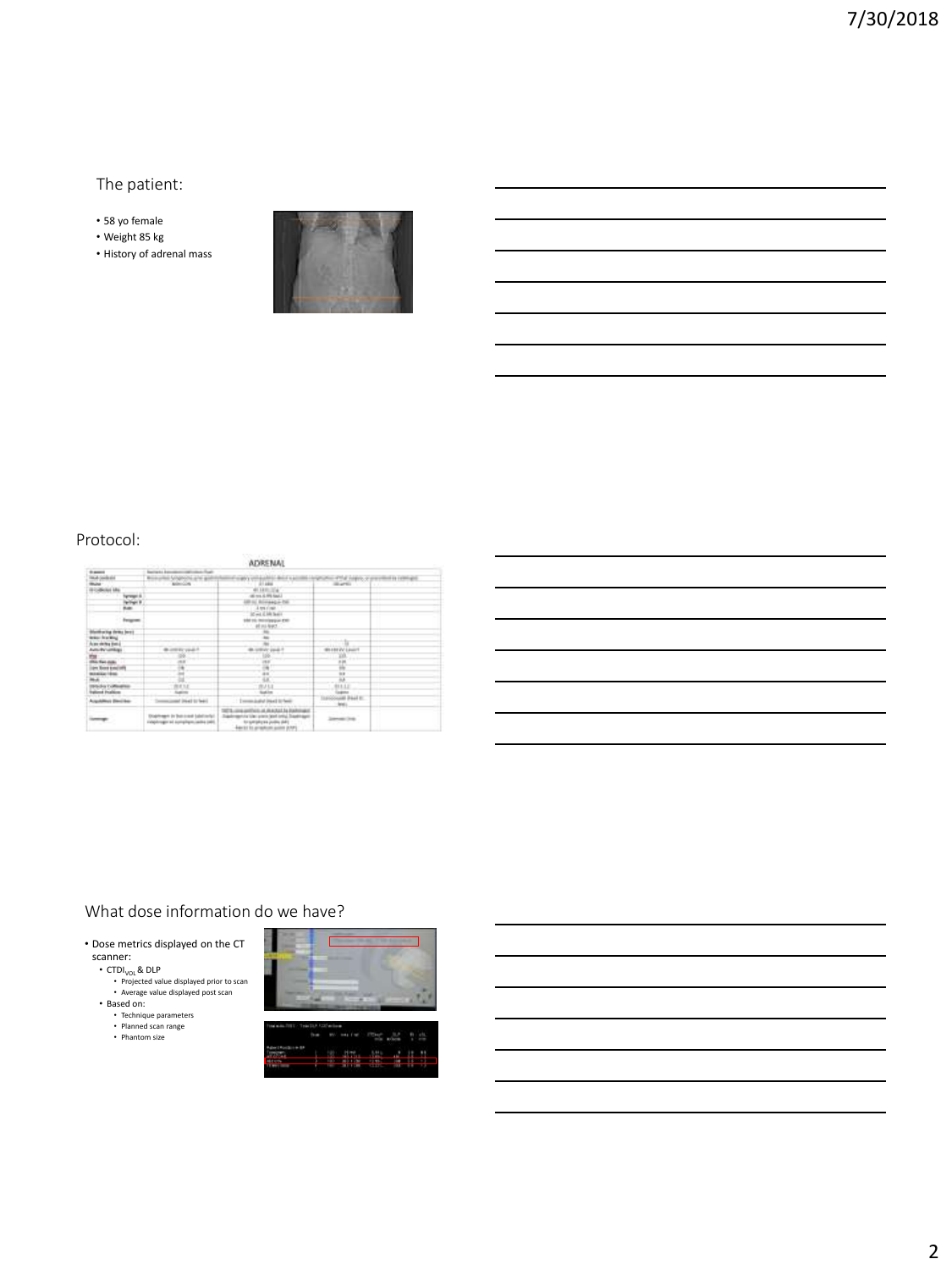# Displayed CTDI<sub>VOL</sub>

- Useful for comparing output across scanners, protocols, facilities
- E.g. Comparison of reported values from patient scans



# Displayed CTDI<sub>VOL</sub>

#### • Useful for benchmarking

• E.g. ACR Dose Index Registry

| to contact and |                 |  |  |  |  |  |  |  |  |  |
|----------------|-----------------|--|--|--|--|--|--|--|--|--|
|                |                 |  |  |  |  |  |  |  |  |  |
| TIME STATES    | <b>HARRISTS</b> |  |  |  |  |  |  |  |  |  |
|                |                 |  |  |  |  |  |  |  |  |  |

# Displayed CTDI<sub>vol</sub>

#### • Limitations:

- Length of 100 mm pencil chamber is not sufficient to capture all of the scatter produced
- Based on average mA used with dose modulation
- Air kerma, not dose to tissue
- Typical patient scan length doesn't correspond to the length of phantom Diameter of the patient is often different than the diameter of the phantom

• **Does not represent patient dose**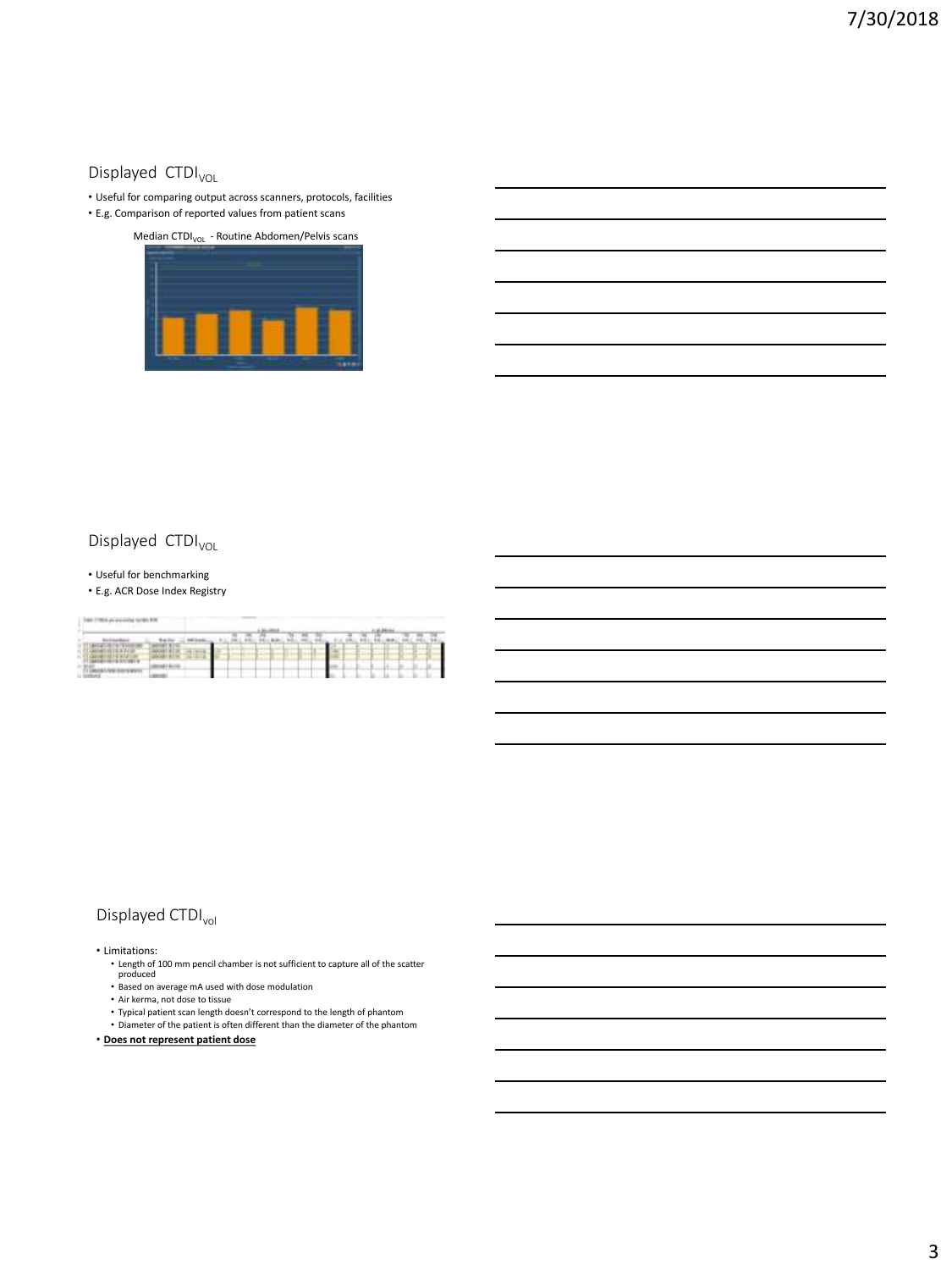# Limitations of Displayed CTDI<sub>vol</sub>

CTDI is a measure of scanner output (air kerma) as measured using one of two sized phantoms

- Overestimates dose for patients larger than the phantom
- Underestimates dose for patients smaller than the phantom



AAPM Report No. 204



Size-Specific Dose Estimates (SSDE) in Pediatric and Adult Body CT Examinations

# Calculation of SSDE

 $S\!S\!D\!E \ = \ f_{\rm esc}^{\rm L\!R} \ \times \ C\!I\!D\!I_{\rm ex}^{\rm R}$ 

Patient AP diameter = 292.2 mm Patient lat diameter = 331.5 mm Sum = 623.7 mm Effective diameter = 311.2 mm



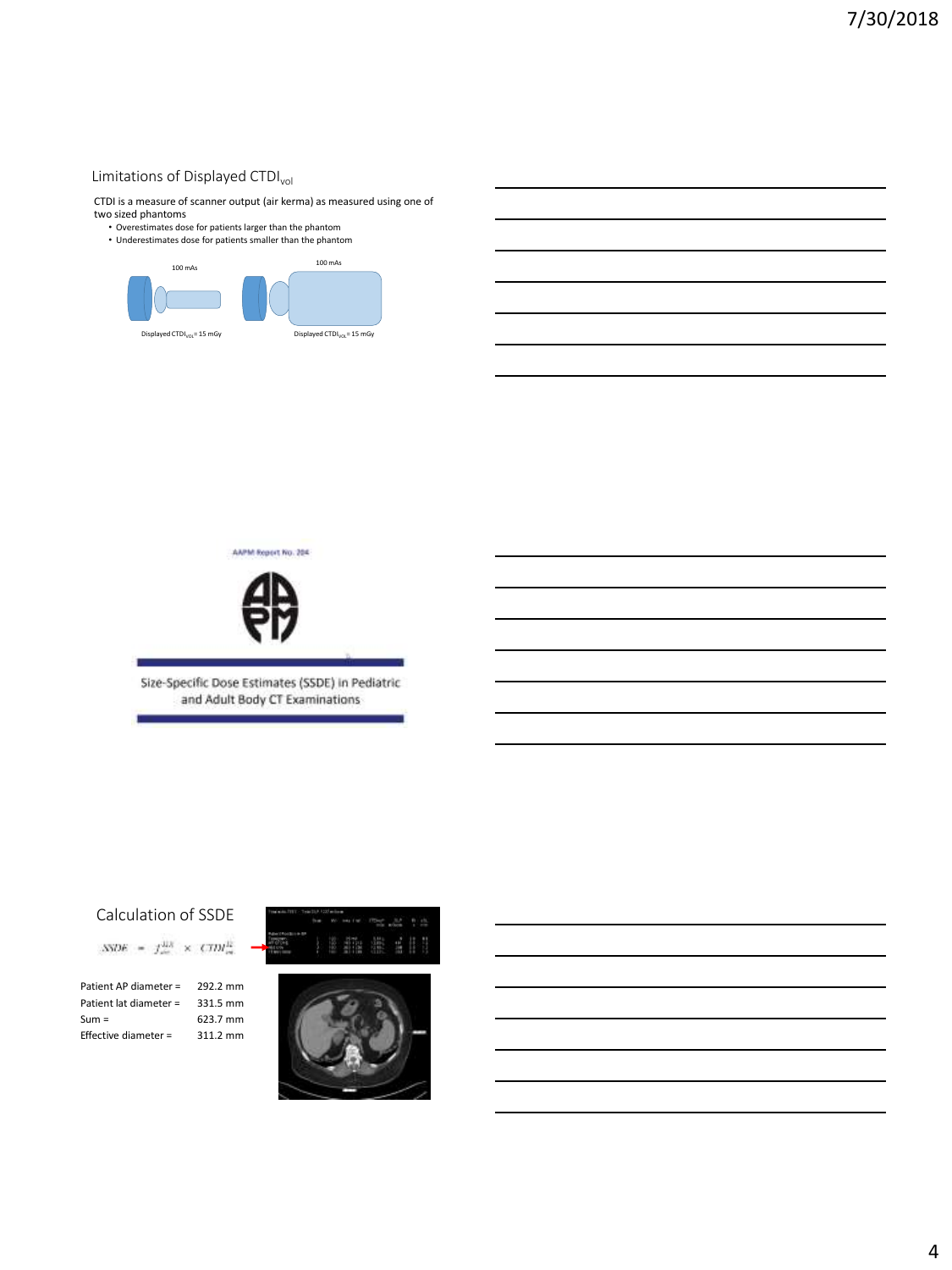

| <u> 1989 - Johann Barn, mars ann an t-Amhainn an t-Amhainn an t-Amhainn an t-Amhainn an t-Amhainn an t-Amhainn an</u>                                                                                                         |  |
|-------------------------------------------------------------------------------------------------------------------------------------------------------------------------------------------------------------------------------|--|
|                                                                                                                                                                                                                               |  |
| the control of the control of the control of the control of the control of the control of the control of the control of the control of the control of the control of the control of the control of the control of the control |  |
|                                                                                                                                                                                                                               |  |
| <u> 1989 - Johann Stoff, amerikansk politiker (d. 1989)</u>                                                                                                                                                                   |  |
| <u> 1989 - Johann Barn, mars ann an t-Amhainn an t-Amhainn an t-Amhainn an t-Amhainn an t-Amhainn an t-Amhainn an </u>                                                                                                        |  |
| <u> 1989 - Johann Barn, fransk politik (d. 1989)</u>                                                                                                                                                                          |  |
|                                                                                                                                                                                                                               |  |

## Calculation of SSDE

|  |  | $SODE = f_{\text{esc}}^{\text{UL}} \times CDM_{\text{eq}}^{\text{UL}}$ |
|--|--|------------------------------------------------------------------------|
|  |  |                                                                        |

| Patient AP diameter =  | 292.2 mm |
|------------------------|----------|
| Patient lat diameter = | 331.5 mm |
| Sum =                  | 623.7 mm |
| Effective diameter =   | 311.2 mm |
|                        |          |

|  | i |  |  |  |  |  |  |  |
|--|---|--|--|--|--|--|--|--|
|--|---|--|--|--|--|--|--|--|



 $SSDE = 1.19 x 12.16 mGy = 14.5 mGy$ 

#### A more robust estimate…

• Method for estimating patient size that accounts for attenuation properties of tissues.

• Intended for use by scanner manufacturer's and other software vendors

**Manual calculation:** Effective diameter = 31 cm  $SSE = 14.5 mGy$ 



Use of Water Equivalent Diameter for<br>Calculating Patient Size and Size-Specific<br>Dose Estimates (SSDE) in CT

The Report of AAPPI Took firmsp 128

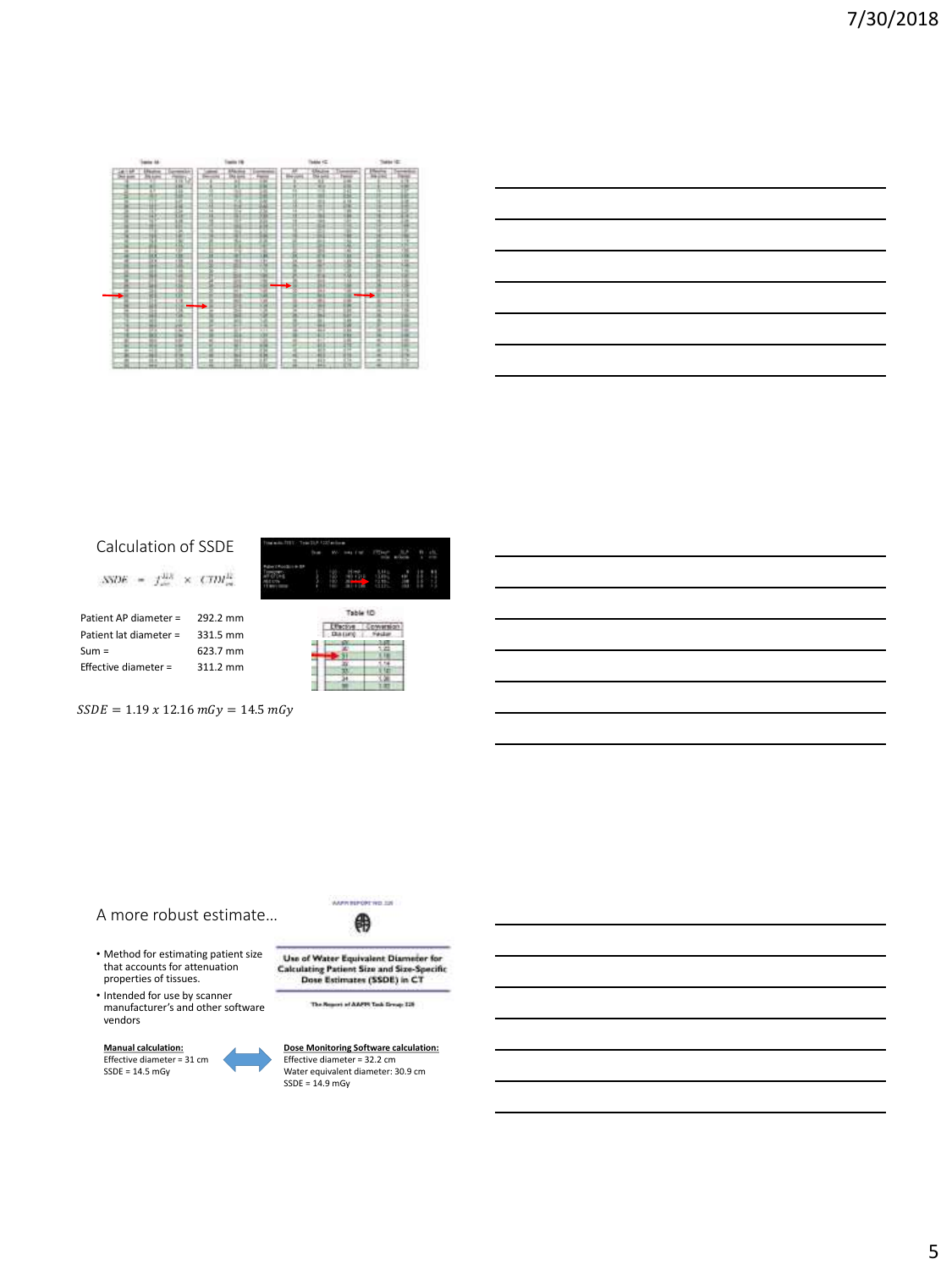# Estimating Patient Dose

- SSDE provides an estimate of patient absorbed dose
- Dose not provide information about the risk of the procedure or risk to the patient
- Determination of effective dose:



## Effective Dose Estimates – Monte Carlo Simulations



5.5 mSv

### Effective dose estimates – DLP Method

• Dose Length Product (mGycm)<br>• Multiply CTDI<sub>VOL</sub> by the scan length<br>• Total energy imparted during the scan

•  $E$  (mSv) =  $k \times DLP$ 

| <b>Region</b>                                                        | 0 yrs | 1 <sub>yr</sub> | 5 yr   | 10 <sub>vr</sub> | <b>Adult</b> |
|----------------------------------------------------------------------|-------|-----------------|--------|------------------|--------------|
| Head                                                                 | 0.011 | 0.0067          | 0.0040 | 0.0032           | 0.0021       |
| Neck                                                                 | 0.017 | 0.0012          | 0.0011 | 0.0079           | 0.0059       |
| Chest                                                                | 0.039 | 0.026           | 0.018  | 0.013            | 0.014        |
| Abd/pelvis                                                           | 0.049 | 0.030           | 0.020  | 0.015            | 0.015        |
| AAPM Report 96: Measurement, reporting, and management of dose in CT |       |                 |        |                  |              |



**Verdun F R et al. Radiographics 2008;28:1807-1816**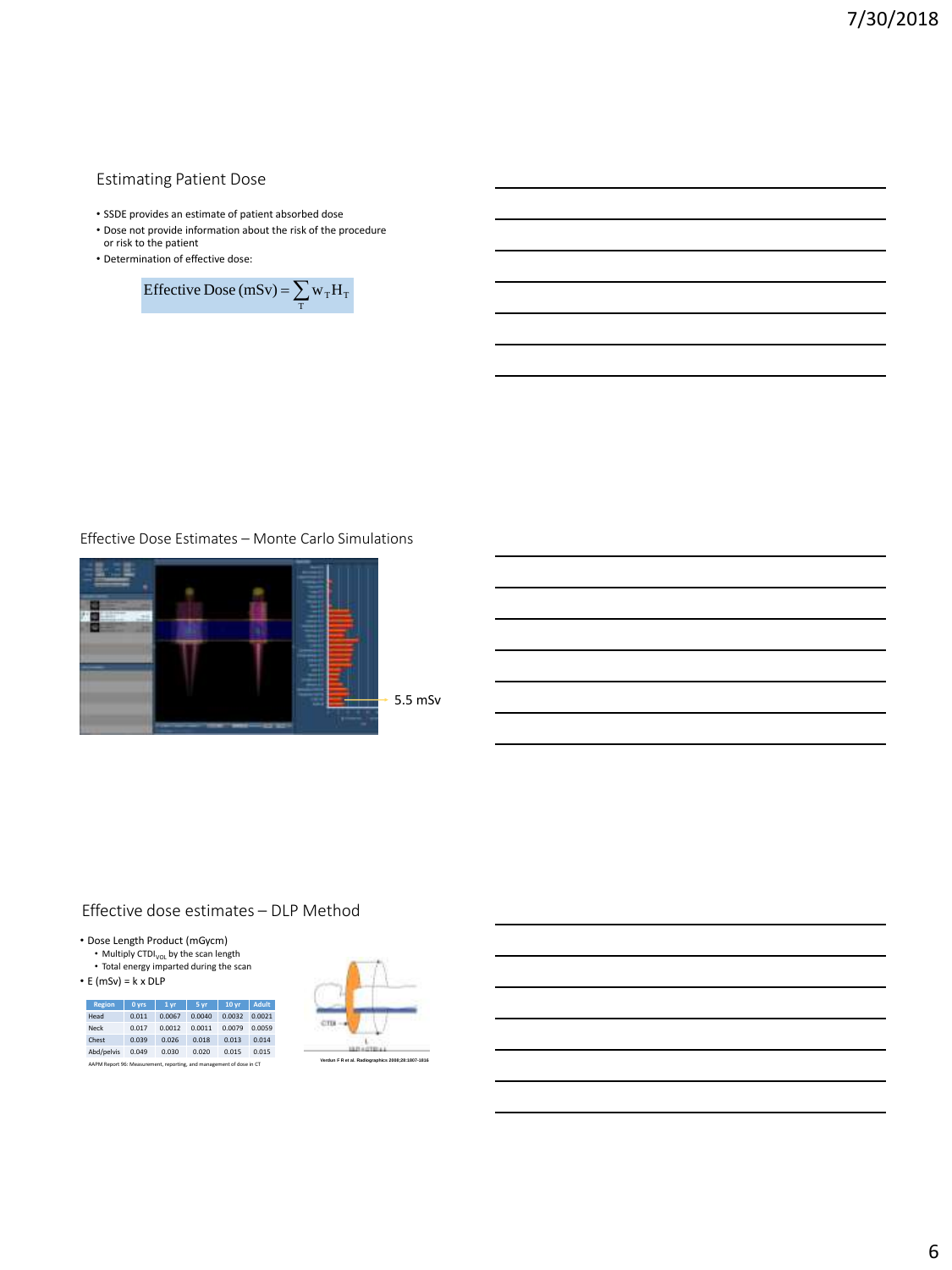# Effective dose estimates – DLP Method

|               | $\bullet$ E (mSv) = k x DLP |
|---------------|-----------------------------|
| <b>Region</b> | <b>Adult</b>                |
| Head          | 0.0021                      |
| Neck          | 0.0059                      |
| Chest         | 0.014                       |
| Abd/pelvis    | 0.015                       |

 $E = 0.015 x 388 mGycm = 5.82 mSv$ 

## Limitations of the DLP Method

- DLP is calculated from  $\text{CTDI}_{\text{VOL}}$
- k-factors were determined
- Derived using a pitch of 1 only
- k-factors were not based of ICRP 103 weighting factors • Updated in 2011 -

$$
E = 0.015 \times 0.92 \times 388 mGycm = 5.35 mSv
$$
  

$$
E_{\text{E}_{\text{E}}/E_{\text{E}} \cdot \text{abdomen/peNis}}
$$

Huda, W. , Magill, D. and He, W. (2011), CT effective dose per dose length product using ICRP 103<br>weighting factors. Med. Phys., 38: 1261-1265. doi<u>:[10.1118/1.3544350](https://doi.org/10.1118/1.3544350)</u>

## Protocol:

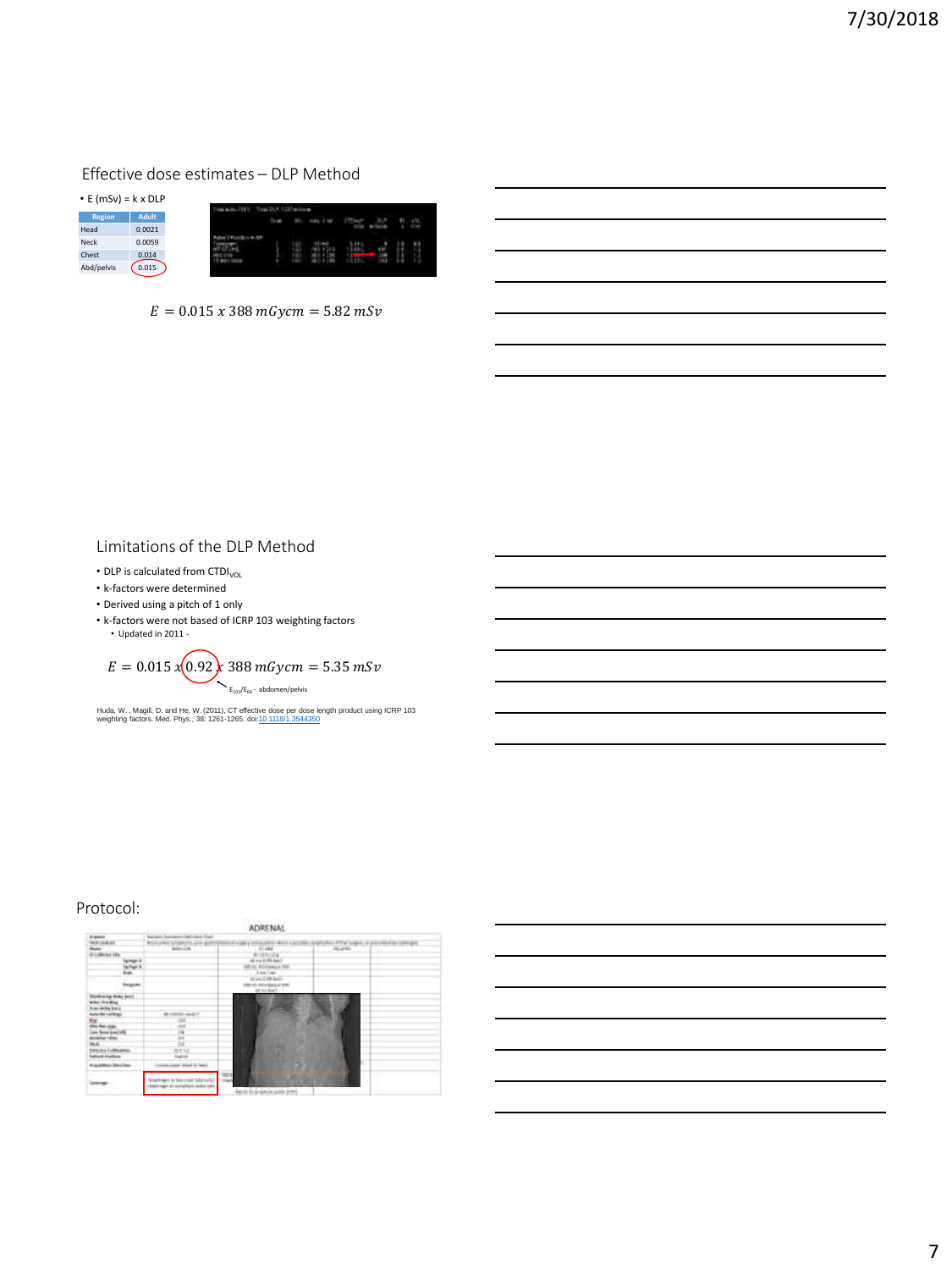## Effective Dose Estimates

How to Appropriately Calculate<br>Effective Dose for CT Using Either<br>Size-Specific Dose Estimates or<br>Dose-Length Product

| <b>SEEM MAIL</b> |  |  |  |  |
|------------------|--|--|--|--|
|                  |  |  |  |  |
|                  |  |  |  |  |
|                  |  |  |  |  |

## Protocol:

|                                                                                                                                           | <b>CONSTRUCT</b>                                               |    |                  | <b>ADRENAL</b>                                                                                                     |                    |  |                                              |                |
|-------------------------------------------------------------------------------------------------------------------------------------------|----------------------------------------------------------------|----|------------------|--------------------------------------------------------------------------------------------------------------------|--------------------|--|----------------------------------------------|----------------|
| <b>Statement</b><br><b>ALA GON AV</b><br>÷<br><b>STATISTICS</b><br>armed A<br><br><b>Forgont</b><br>what firms been<br><b>ALL SIX BOX</b> | <b>Restracts Ave</b><br><b><i><u>STAR STARTER</u></i></b>      |    |                  | <b>STERN</b><br><b>ALLES TA</b><br>all next at \$95 Appl.)<br>of African FM<br>A res close.<br>L.C. Jolla, Sanders | <b>Haskin Etti</b> |  | <b>CALIFORNIA</b><br><b>Burnis</b><br>w<br>w | <b>History</b> |
| Auto By unline                                                                                                                            | <b>BUSINESS</b>                                                |    |                  | <b>B-USIN</b> (647)                                                                                                |                    |  | <b>WHEN INCOME</b>                           |                |
| on lines soul<br>monitor that<br>Mul<br><b>Lincoln</b>                                                                                    | Trainin TITL: TeachUA CO mine<br><br><b>MAYORAMEN &amp; BR</b> | w. | <b>HALL FIRE</b> | <b>ITTS</b>                                                                                                        |                    |  | $-1 - 1$<br>hair.                            |                |
| <b>Brand Street</b>                                                                                                                       |                                                                |    |                  |                                                                                                                    | ŧ                  |  |                                              |                |
|                                                                                                                                           |                                                                |    |                  |                                                                                                                    |                    |  | ÷<br>ing.                                    |                |

#### Protocol:

|                                            | <b>CONTRACTOR</b><br><b>Barrietti Associazioni dell'India</b>   |                                                                                                                                                                                                                                                                                                                                                                                              |                      |  |  |  |  |  |
|--------------------------------------------|-----------------------------------------------------------------|----------------------------------------------------------------------------------------------------------------------------------------------------------------------------------------------------------------------------------------------------------------------------------------------------------------------------------------------------------------------------------------------|----------------------|--|--|--|--|--|
| internet<br>The School Pro                 | <b>REFORM SOURCES AND</b><br><b>WASHINGTON STATEMENT COMME.</b> |                                                                                                                                                                                                                                                                                                                                                                                              |                      |  |  |  |  |  |
|                                            |                                                                 | <b>STERNE</b>                                                                                                                                                                                                                                                                                                                                                                                |                      |  |  |  |  |  |
|                                            |                                                                 | 4131114                                                                                                                                                                                                                                                                                                                                                                                      |                      |  |  |  |  |  |
|                                            |                                                                 |                                                                                                                                                                                                                                                                                                                                                                                              |                      |  |  |  |  |  |
|                                            |                                                                 | IR IL ROVANDA DE                                                                                                                                                                                                                                                                                                                                                                             |                      |  |  |  |  |  |
| <b>Butt</b>                                |                                                                 | Arrange 1                                                                                                                                                                                                                                                                                                                                                                                    | w                    |  |  |  |  |  |
|                                            |                                                                 | <b>Coll EM Nov</b>                                                                                                                                                                                                                                                                                                                                                                           |                      |  |  |  |  |  |
| Feighert                                   |                                                                 | blit on incompany are:<br>all on hard                                                                                                                                                                                                                                                                                                                                                        |                      |  |  |  |  |  |
|                                            |                                                                 |                                                                                                                                                                                                                                                                                                                                                                                              |                      |  |  |  |  |  |
| Hambucky dring (ent)                       |                                                                 |                                                                                                                                                                                                                                                                                                                                                                                              | . .                  |  |  |  |  |  |
| <b>British Printers</b><br>u               |                                                                 |                                                                                                                                                                                                                                                                                                                                                                                              |                      |  |  |  |  |  |
| futer starting time of<br>Auto By untiling |                                                                 |                                                                                                                                                                                                                                                                                                                                                                                              | mint of<br>w         |  |  |  |  |  |
|                                            |                                                                 | $\frac{1}{2} \frac{1}{2} \frac{1}{2} \frac{1}{2} \frac{1}{2} \frac{1}{2} \frac{1}{2} \frac{1}{2} \frac{1}{2} \frac{1}{2} \frac{1}{2} \frac{1}{2} \frac{1}{2} \frac{1}{2} \frac{1}{2} \frac{1}{2} \frac{1}{2} \frac{1}{2} \frac{1}{2} \frac{1}{2} \frac{1}{2} \frac{1}{2} \frac{1}{2} \frac{1}{2} \frac{1}{2} \frac{1}{2} \frac{1}{2} \frac{1}{2} \frac{1}{2} \frac{1}{2} \frac{1}{2} \frac{$ | <b>BIRNING</b><br>-- |  |  |  |  |  |
| <b>ts:</b>                                 | $\frac{1}{\sqrt{2}}$                                            |                                                                                                                                                                                                                                                                                                                                                                                              | $-1 - 1$             |  |  |  |  |  |
| <b>PRO FRA CUR.</b><br>The Southwest       |                                                                 |                                                                                                                                                                                                                                                                                                                                                                                              |                      |  |  |  |  |  |
|                                            |                                                                 |                                                                                                                                                                                                                                                                                                                                                                                              |                      |  |  |  |  |  |
| $\frac{1}{2}$                              |                                                                 | Ã                                                                                                                                                                                                                                                                                                                                                                                            | H                    |  |  |  |  |  |
|                                            | йù                                                              |                                                                                                                                                                                                                                                                                                                                                                                              | űц                   |  |  |  |  |  |
| <b>SPARK TORNERS</b>                       | <b>Salima</b>                                                   | Suite                                                                                                                                                                                                                                                                                                                                                                                        |                      |  |  |  |  |  |
| the product of the                         |                                                                 |                                                                                                                                                                                                                                                                                                                                                                                              | <b>ART DIALE</b>     |  |  |  |  |  |
| <b>Augustations</b> Directions             | at injuri to held                                               | 1. There are dealers linked to<br>de alculaciones establecidades de                                                                                                                                                                                                                                                                                                                          | kets.                |  |  |  |  |  |
| ÷                                          | Eidenbroger ad Australians (admit 2001).                        | THE R. LEWIS CO., LANSING MICH.<br>to the hydrotector (ex)                                                                                                                                                                                                                                                                                                                                   | annes (mp.           |  |  |  |  |  |

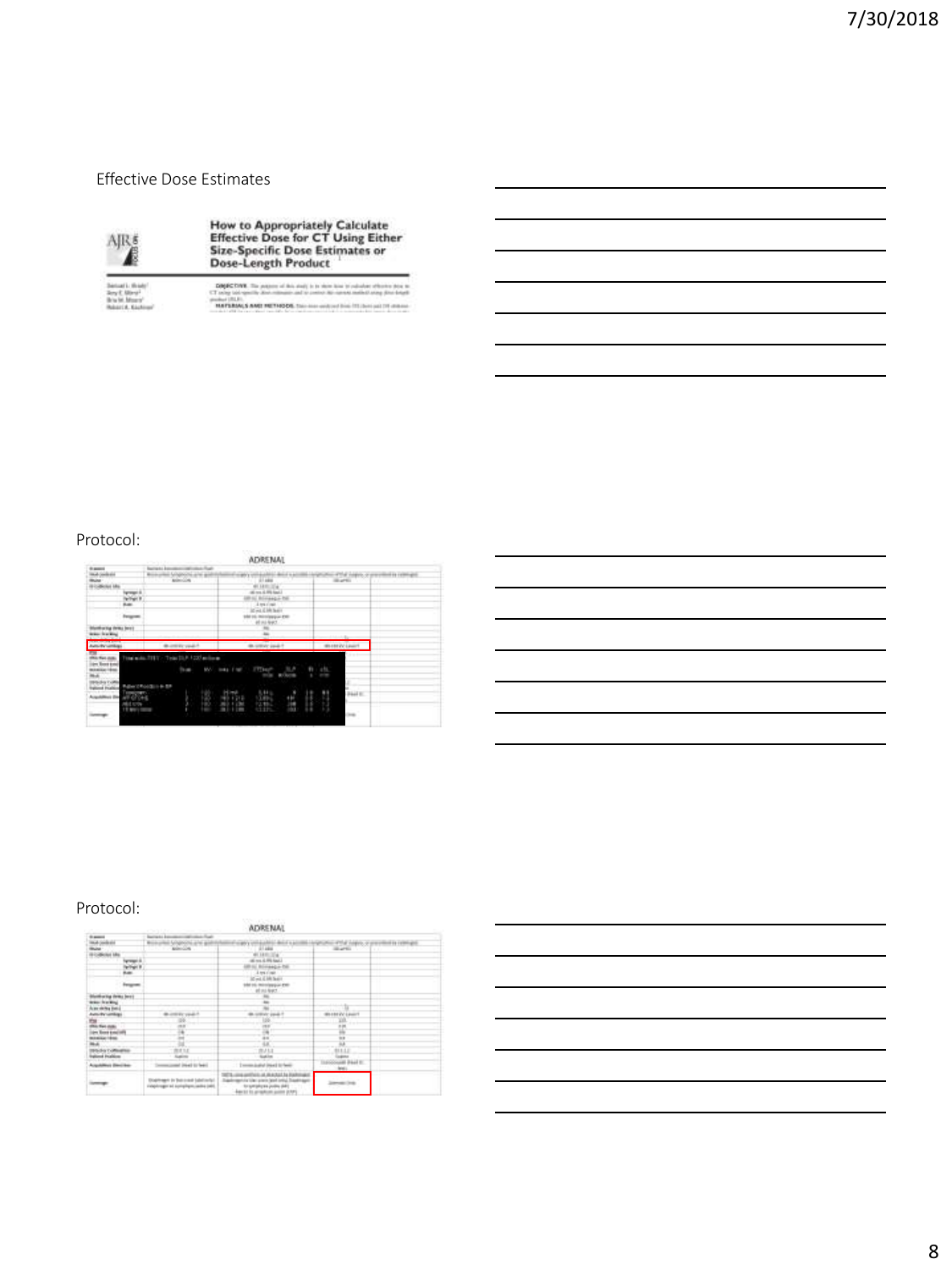## Total Effective Dose – 18.2 mSv



# Dose Calculations

Common requests / requirements for dose estimates:

- Equipment performance testing
- Regulatory / Accreditation reporting & standards
- Protocol optimization
- QA / Benchmarking
- IRB Risk Estimates
- Patient / physician request

## Patient Risk

#### BEIR VII:

"This chapter presents models that allow one to estimate the lifetime risk of cancer resulting from any specified dose of ionizing radiation and applies these models to example exposure scenarios for the U.S. population."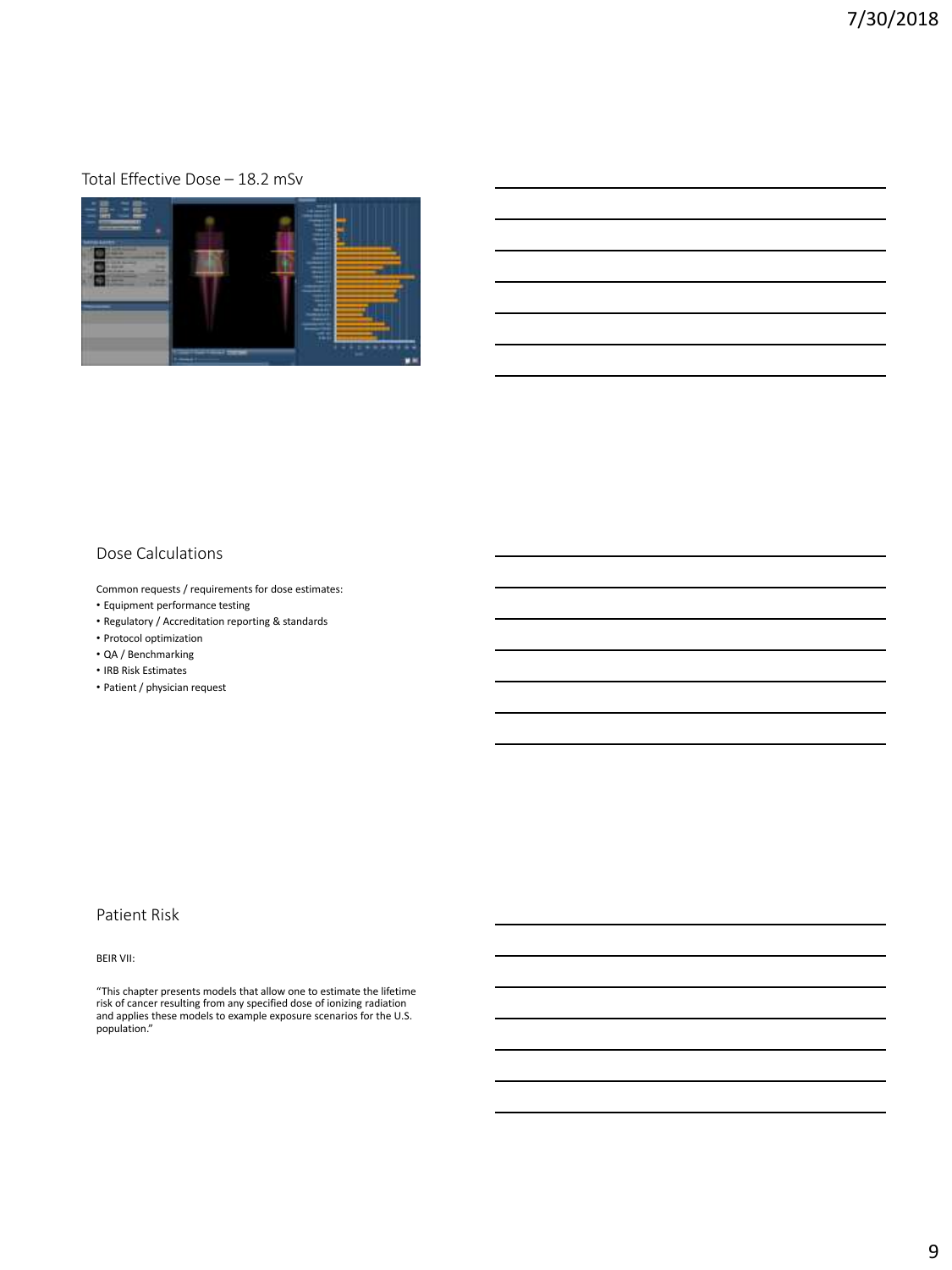#### TABLE (ID-2 Literae Adelmatic Rot of Color Motoly)\*

|                          | Lan at Rasmate virus |        |                |         |       |    |             |  |   |                                  |  |
|--------------------------|----------------------|--------|----------------|---------|-------|----|-------------|--|---|----------------------------------|--|
|                          |                      |        | $\mathbb{R}^n$ | 1109.00 | $m$ . |    |             |  |   |                                  |  |
| Е<br>ē<br><b>Service</b> |                      |        |                |         | 읇     |    |             |  |   |                                  |  |
| Hillilli                 |                      | 두<br>Ä |                |         | Ě     | H. | 址<br>£<br>Ξ |  | п | - 11<br>V.<br>$\rightarrow$<br>범 |  |

#### Patient Risk

• Lifetime attributable risk of cancer mortality from liver cancer

0.032 Gy  $\frac{0.002 \text{ Gy}}{0.1 \text{ Gy}}$  x 31 = 9.92 per 100,00 exposed

$$
= 0.0000992 = \frac{1}{10,000}
$$

Compute for each organ and sum  $=$   $\frac{1}{2.7}$ 2,700

#### Patient Risk

BEIR VII:

"Risk estimates are subject to several sources of uncertainty due to inherent limitations in epidemiologic data and in our understanding of exactly how radiation exposure increases the risk of cancer. In addition…"

Does not provide a patient specific risk estimate!